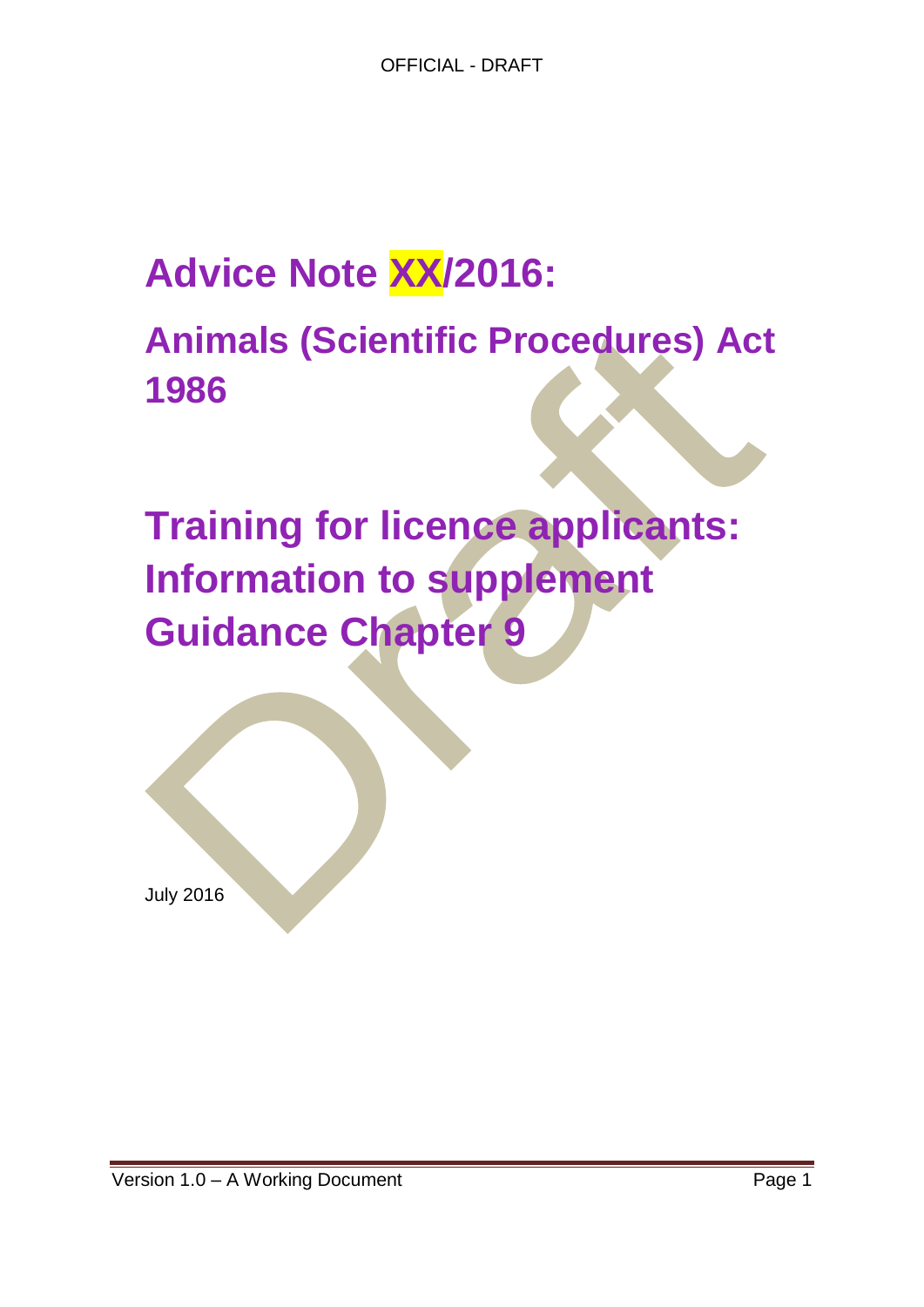# **Contents**

| <b>Section</b>                                                                                                                                                                                                                                                                                                      | Page |
|---------------------------------------------------------------------------------------------------------------------------------------------------------------------------------------------------------------------------------------------------------------------------------------------------------------------|------|
| 1. Introduction<br>1.1 Certification<br>1.2 How will this Advice Note be reviewed and updated?                                                                                                                                                                                                                      | 3    |
| 2. Training requirements<br>2.1 Schedule 1 killing<br>2.2 Personal licence applicants<br>2.3 Project licence applicants                                                                                                                                                                                             | 5    |
| 3. Exemptions from accredited training<br>3.1 Exemptions for personal licence applicants<br>3.2 Exemptions for project licence applicants<br>3.3 Exemption from accredited species-specific training<br>3.4 Veterinary surgeons<br>3.5 Overseas researchers<br>3.6 Providing evidence to support exemption requests | 12   |
| Appendix 1 - Mapping of EU modules to UK modules                                                                                                                                                                                                                                                                    | 18   |
| Appendix 2 - List of Training accepted by the Home Office                                                                                                                                                                                                                                                           | 19   |
|                                                                                                                                                                                                                                                                                                                     |      |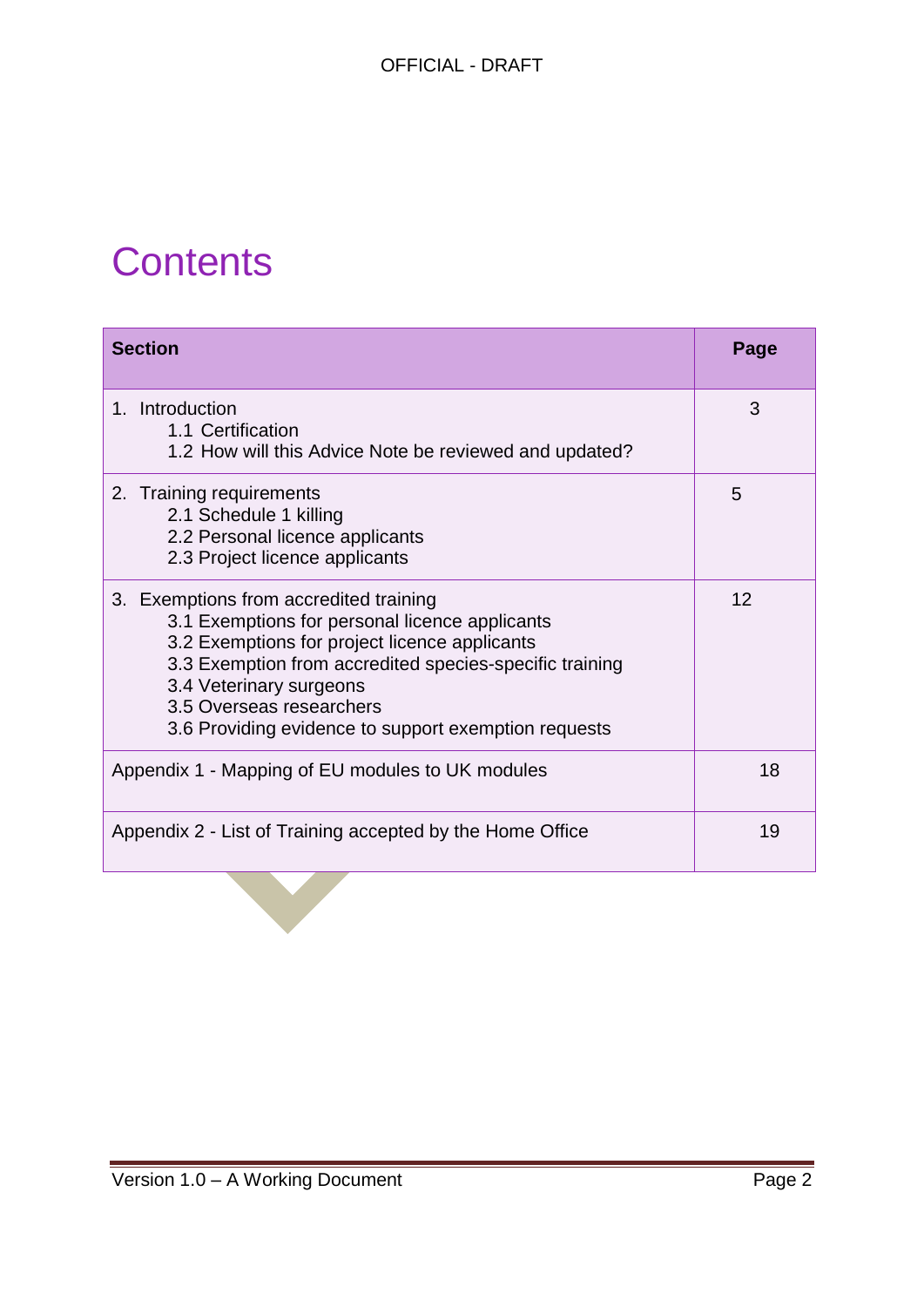# 1. Introduction

This document is primarily intended to provide operational and policy guidelines to aid transparent and consistent decision making relating to training requirements for personal and project licence applicants.

This document:

- is based on the current Guidance on the Operation of the Animals (Scientific Procedures) Act1986, March 2014, Chapter 9;
- provides the rationale for determining the types of training exemptions that may be applied for;
- provides answers to queries that have been raised about training since 1 January 2013.

It is aimed principally at applicants for personal and project licence authorities under ASPA, Named Training and Competency Officers (NTCOs) at licensed establishments, those assessing and processing project and personal licences within the Animals in Science Regulation Unit (ASRU) and those involved in training licence applicants.

This document will also inform non-practitioners wishing to know more about these issues.

### **1.1 Certification**

Appropriate evidence of training is required before anyone can apply for a licence to work under ASPA, or to kill an animal using a schedule 1 method. Within the UK there is a system of modular training provided by a number of training providers accredited by Accrediting Bodies that are acceptable to ASRU. Training for Schedule 1 killing is explained in section 2.1.

Since 2013, modular training has been revised to align with EU considerations as laid out in **'A working document on the development of a common education and training framework to fulfil the requirements under the Directive'**  [http://ec.europa.eu/environment/chemicals/lab\\_animals/pdf/Endorsed\\_E-T.pdf](http://ec.europa.eu/environment/chemicals/lab_animals/pdf/Endorsed_E-T.pdf)**.** Modules 1, 2, 3, 4 and 5 are being replaced by a new system which parallels the EU system which will support eventual mutual acceptance of training. Figure 4 of the Guidance on the Operation of the Animals (Scientific Procedures) Act 1986 <https://www.gov.uk/government/publications/operation-of-aspa> shows how EU modules, 'old' UK modules and 'new' UK modules map onto each other. This is reproduced at Appendix 1.

During this period of transition both 'old' and 'new' accredited training course certificates will be acceptable, including a combination of 'old' and 'new' modules. In this document 'old' module numbering is shown in square brackets where relevant.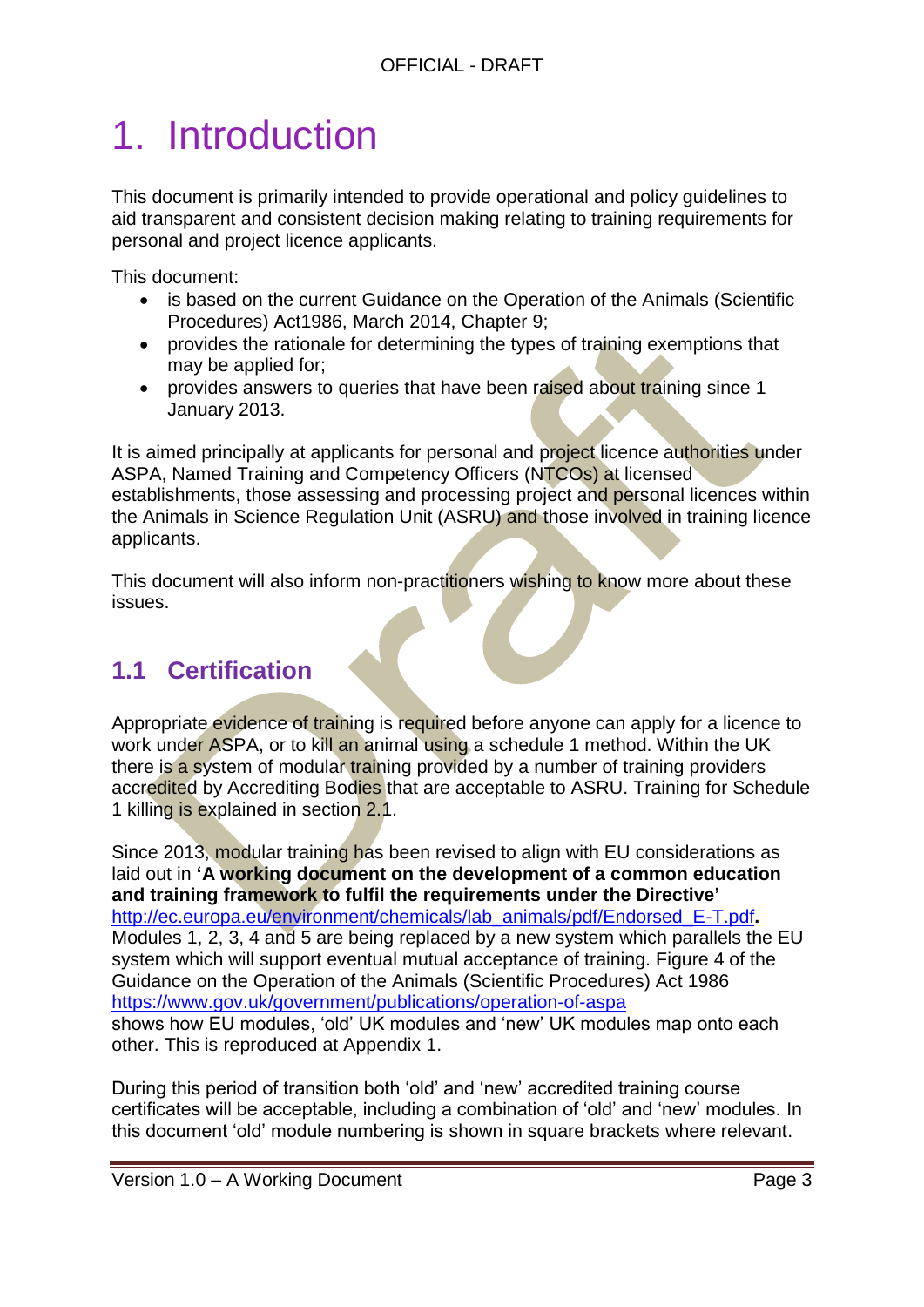Points to note:

- Certificates dated more than five years ago will not be recognised and should not be recorded on ASPeL. Retraining will be required unless an equivalent personal licence (same species and category) has been held within the last 5 years;
- Accredited FELASA training undertaken within the last five years may be accepted to support an application for exemption from some mandatory modules (see section 3.5);
- As accreditation of training develops in Europe we may accept other accredited overseas certificates once we are satisfied that the course quality and content meets the necessary standard. A list of approved training will be maintained at Appendix 2;
- Other types of overseas training certificates will not generally be recognised. even if they appear to meet the EU Framework, because we cannot be assured as to the quality and scope of the training provided.

Applicants should always discuss their training requirements with the Named Training and Competency Officer (NTCO).

### **1.2 How will this Advice Note be reviewed and updated?**

The Secretary of State intends to review the information contained in this advice note by the end of 2016 and annually thereafter, predominantly to review Appendix 2. The review interval may be extended if appropriate. The intention is that much of this content will eventually be incorporated into the Guidance on the Operation of the Act.

If you would like to provide comments on this Advice Note or otherwise contribute to the next version, please send your comments to [ASRUBusinessSupport@homeoffice.gsi.gov.uk](mailto:ASRUBusinessSupport@homeoffice.gsi.gov.uk)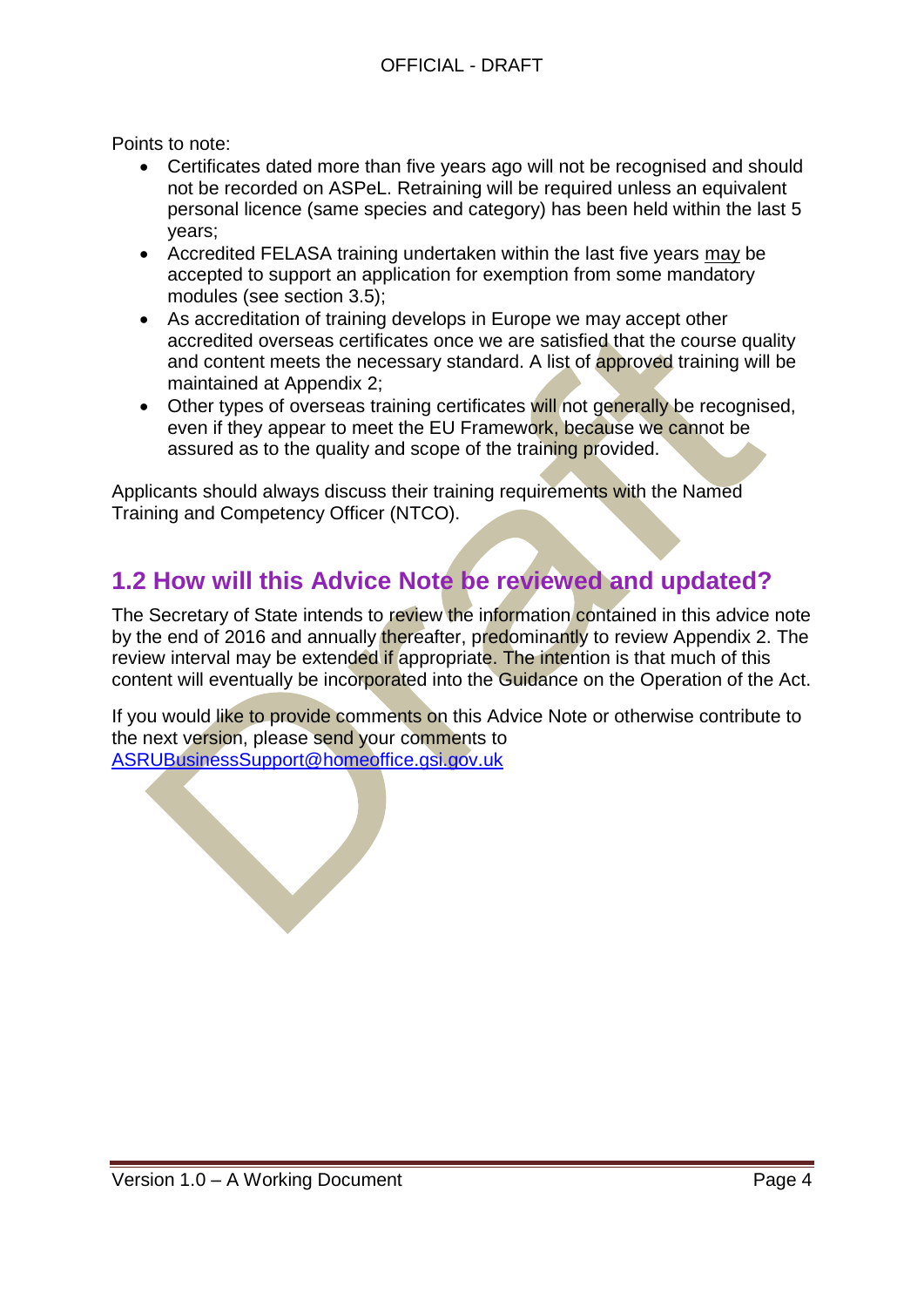# 2. Training requirements

## **2.1 Schedule 1 killing**

Training must be completed before an individual can be included on the register of people who are competent to kill protected animals (Establishment licence Standard Condition 2). Training will be completed, and direct supervision given until competence is achieved before inclusion on the register. This register should include both personal licence holders, and non-licensees who may perform schedule 1 killing or use a method authorised on the establishment licence for other reasons, e.g. for tissues, stock management, applying humane endpoint.

Module K (theory) and module K (skills) for the relevant species are mandatory for personal licence holders and others killing animals, unless the applicant shows that they have previously satisfactorily completed the alternative stand-alone local module (EU 6.3) or equivalent training or already have the necessary competence.

We will currently accept either local or accredited training for these particular 'K' modules. Accredited training gives assurance on the quality of training, relevant for transfer to another establishment.

There is one learning outcome of  $K$  (skills) (EU module 6.2) which cannot be delivered without the use of live animals (learning outcome 6.2.1). In the UK, it is accepted that this will not normally form part of a training course, but will be part of later on-the-job training, with associated records of this training and competence assessment .It should be noted that in some limited cases, such practical training may never occur (e.g. some wild animals, farm animals, NHPs, client-owned companion animals) but the principle applies that if an animal is in distress which cannot be alleviated there must be someone competent to quickly kill it by an authorised method.

When applying for a personal licence, assurances of achievement of module K (theory) and module K (skills) should therefore always be included as well as the other mandatory modules. Where the required standard is achieved after accredited training the full details of the certificate can be given in the application. Where local training has been achieved then the template should be completed with a request for exemption from accredited training.

We expect the NTCO to have ensured that local training, as described, has been completed successfully and to have made sure there is a record of this in the individual's training record. The Home Office does not expect records of or a request for exemption from EU 6.2.1 at the time of application: It is accepted that achievement of this learning outcome is *not* required before application.

When applying for a project licence, module K (theory) (EU module 6.1) training is mandatory, but K (skills) is not, unless the project licence holder is actively involved in killing animals.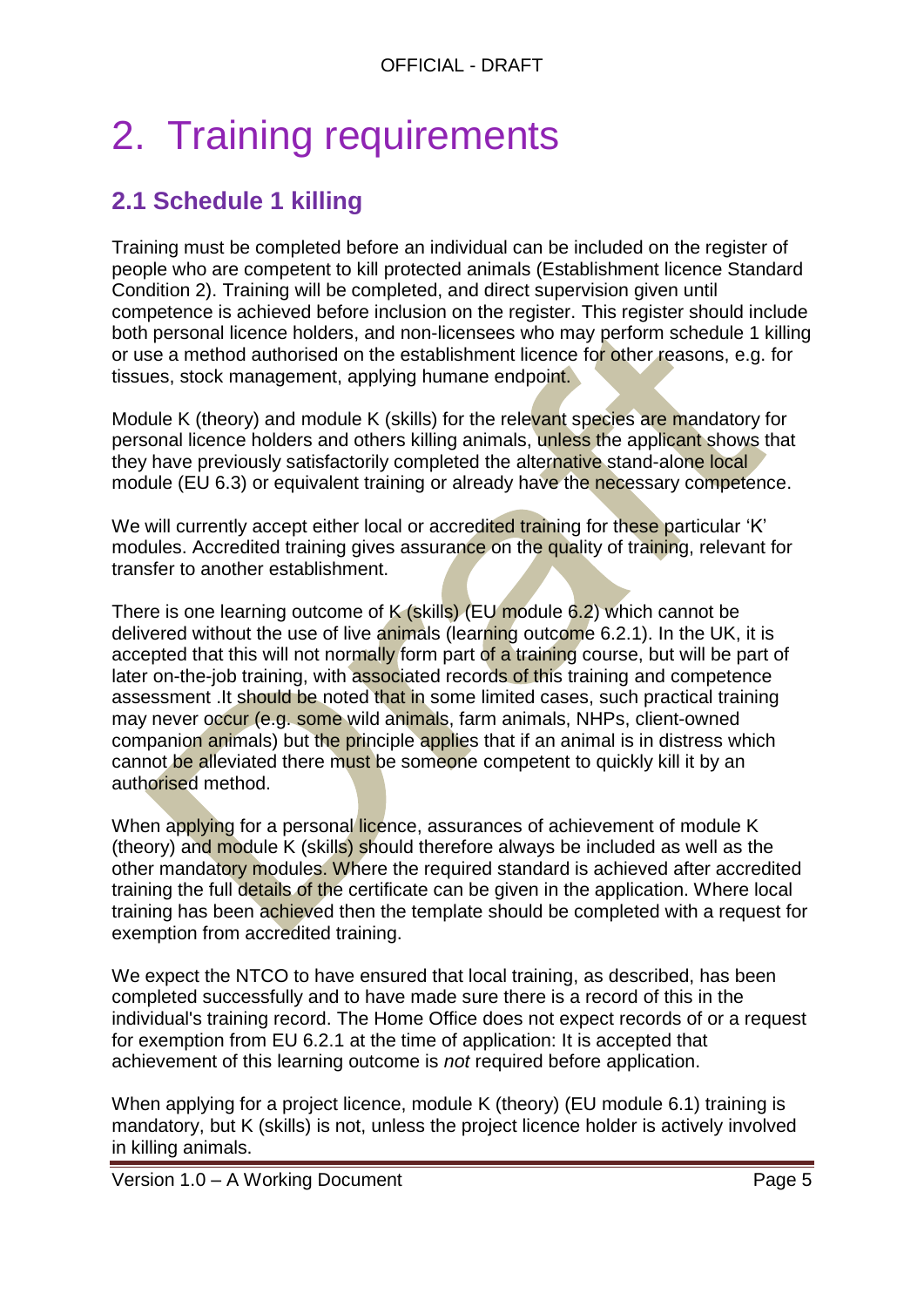### **2.2 Personal licence applicants**

The mandatory accredited module training required to apply for different categories of personal licence is shown in Table 1.

- Information on the Categories of personal licence (PIL) can be found in section 4.8 of the Guidance on the Operation of the Animals (Scientific Procedures) Act 1986;
- All Applicants for personal licences are required to complete at least module L plus module E1 and module K (theory) [or module 1 and schedule 1 killing training)];
- Some exemptions from accredited training requirements may be acceptable see section 3.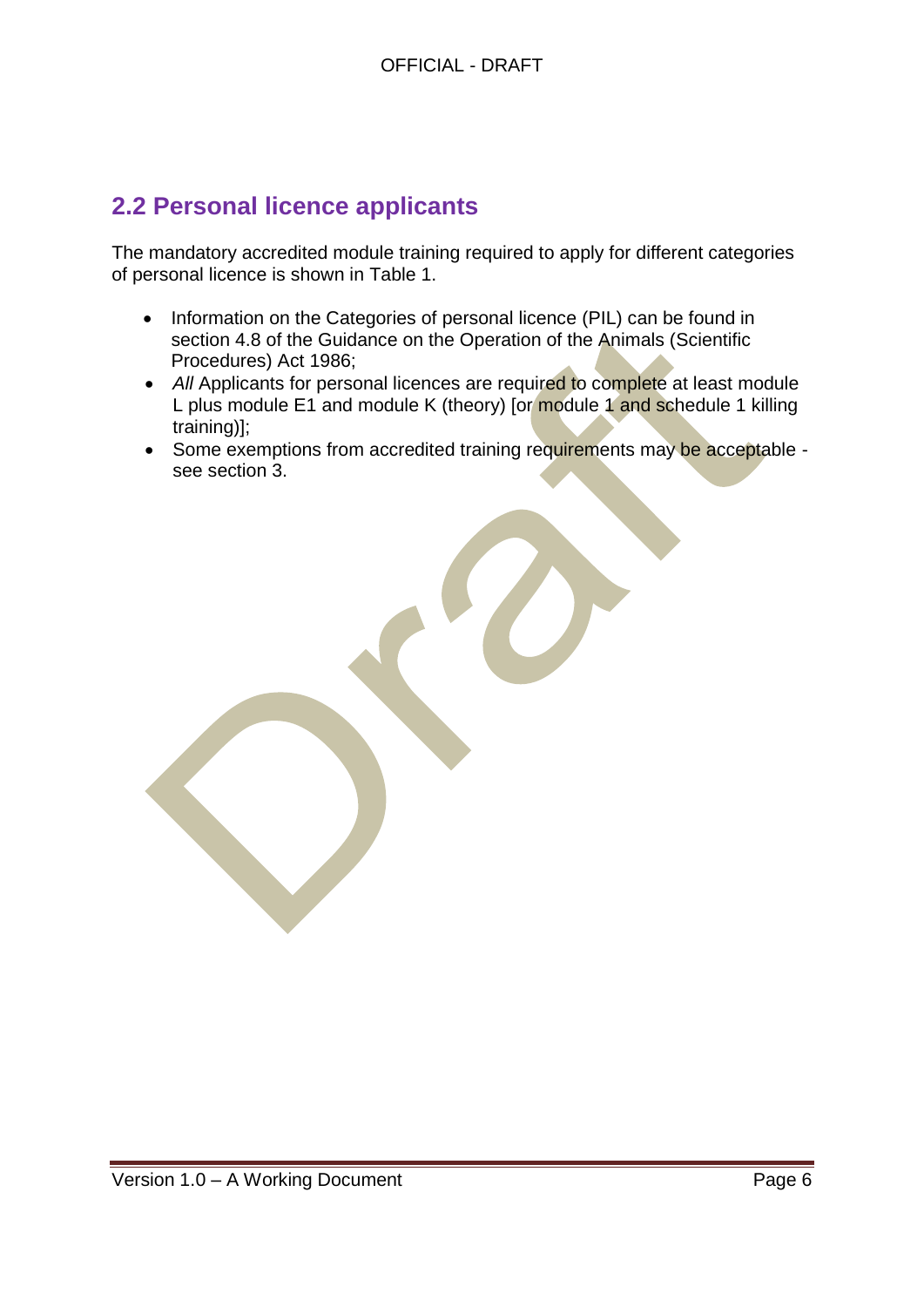### **Table 1. Categories of personal licence and mandatory training requirements**

|              | <b>Category and description of</b><br><b>Mandatory training requirements</b>                                                                                                                        |                                                                                                                                                                                                                                                                                                   |
|--------------|-----------------------------------------------------------------------------------------------------------------------------------------------------------------------------------------------------|---------------------------------------------------------------------------------------------------------------------------------------------------------------------------------------------------------------------------------------------------------------------------------------------------|
|              | procedures                                                                                                                                                                                          |                                                                                                                                                                                                                                                                                                   |
| $\mathsf{A}$ | Minor/minimally invasive<br>procedures not requiring sedation,<br>analgesia or general anaesthesia                                                                                                  | Modules L, E1 and K (theory) (module 1); and<br>Species-specific modules PILA (theory) and PILA (skills) and K (skills) [or modules 2<br>and 3] for each species requested                                                                                                                        |
| B            | Minor/minimally invasive<br>procedures involving sedation,<br>analgesia or brief general<br>anaesthesia<br>Plus - Surgical procedures<br>conducted under brief non-<br>recovery general anaesthesia | As for Category A plus module PILB<br>Note: Module K (skills) (for relevant species) and currently K (theory) may be a local<br>module and therefore this module is not required to be accredited)                                                                                                |
| C            | Surgical procedures involving<br>general anaesthesia<br>Plus - administration and<br>maintenance of balanced or<br>prolonged general anaesthesia                                                    | All modules for Categories A and B plus module PILC [or module 4]<br><b>Note:</b> Module PILC [module 4] is not species-specific                                                                                                                                                                  |
| D            | Use of neuromuscular blocking<br>agents                                                                                                                                                             | To apply to use neuromuscular blocking agents (Category D), additional training and<br>experience is required. Refer to Appendix H of the Guidance on the Operation of the<br>Act for full details of the additional training requirements when applying to use<br>neuromuscular blocking agents. |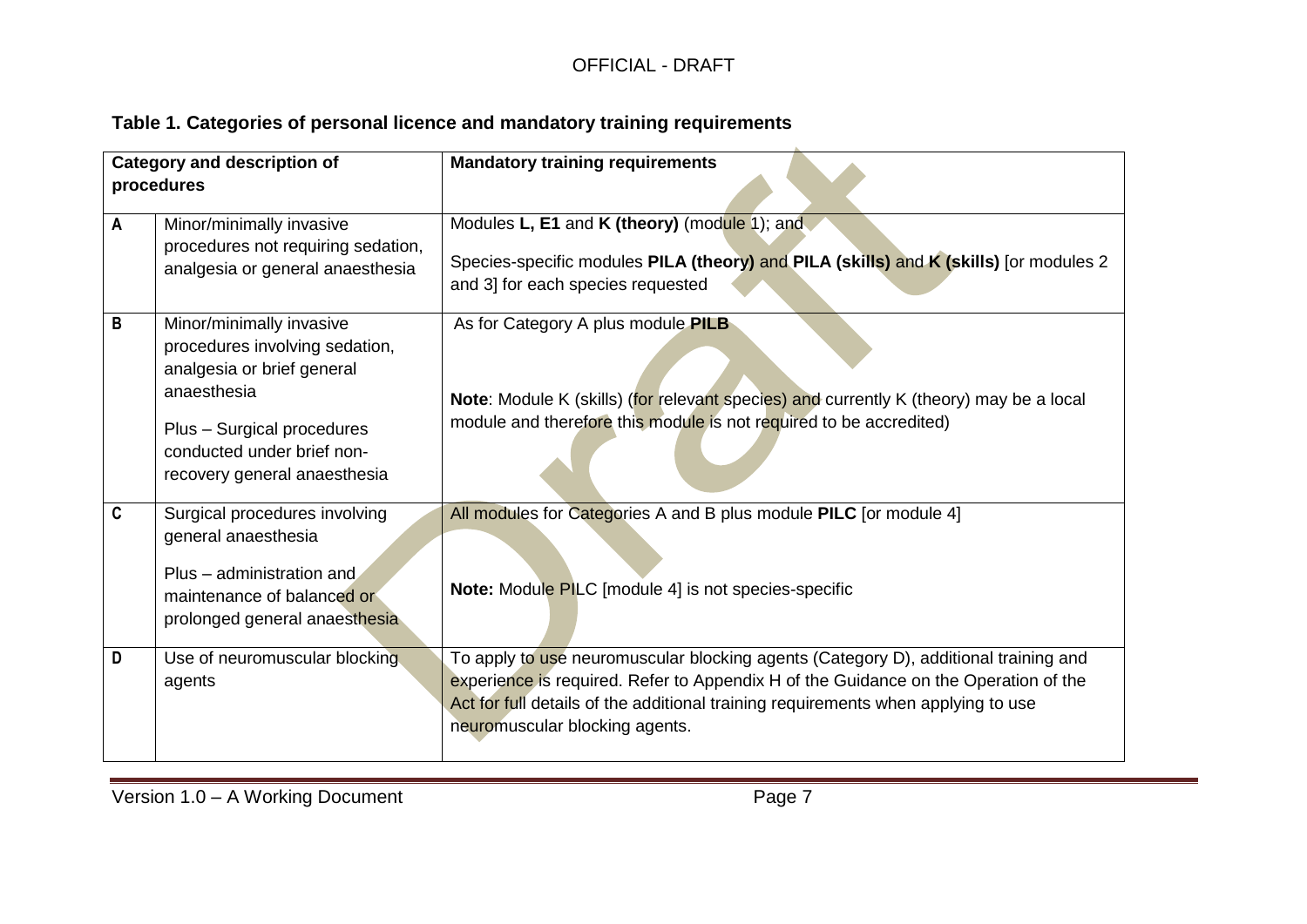#### OFFICIAL - DRAFT

|   |                                  | Typically this will be evidence that you are:                                                                                                                     |  |  |
|---|----------------------------------|-------------------------------------------------------------------------------------------------------------------------------------------------------------------|--|--|
|   |                                  | competent to achieve and maintain anaesthesia in the animal species with                                                                                          |  |  |
|   |                                  | which you propose to work; and                                                                                                                                    |  |  |
|   |                                  | have read, understand and can comply with the guidance on use of                                                                                                  |  |  |
|   |                                  | neuromuscular blocking agents as set out in Annex H of the Guidance; and                                                                                          |  |  |
|   |                                  | you have witnessed the use of neuromuscular blocking agents and are                                                                                               |  |  |
|   |                                  | familiar with the monitoring of anaesthesia required under such regimes.                                                                                          |  |  |
|   |                                  | Note: All applicants for category D must also hold a Category ABC personal licence                                                                                |  |  |
|   |                                  |                                                                                                                                                                   |  |  |
| E | Education or training procedures | Category E is for applicants who intend to attend an education or training course                                                                                 |  |  |
|   | conducted in accordance with     | conducted under a single project licence and who do not already hold a personal                                                                                   |  |  |
|   | Project Licence (insert number)  | licence authorising them to conduct the relevant techniques.                                                                                                      |  |  |
|   |                                  |                                                                                                                                                                   |  |  |
|   |                                  | Applicants should consult their course provider for details of pre-course formal training                                                                         |  |  |
|   |                                  | requirements (if any) and which species to request. If they intend to conduct work under                                                                          |  |  |
|   |                                  | other project licence authorities, they will need to apply for the relevant categories and                                                                        |  |  |
|   |                                  | species.                                                                                                                                                          |  |  |
| F |                                  |                                                                                                                                                                   |  |  |
|   | Other (a free text field)        | Applicants must always consult their NTCO for advice before requesting Category F.                                                                                |  |  |
|   |                                  | This should only be used in exceptional cases where the technique does not fall<br>into any of the Categories above – consult your assigned Inspector for advice; |  |  |
|   |                                  |                                                                                                                                                                   |  |  |
|   |                                  | or                                                                                                                                                                |  |  |
|   |                                  | One of the specific cases described in section 2.2.2.                                                                                                             |  |  |

Important: PIL Category AB only qualifies the licensee to undertake anaesthesia for simple, non-invasive procedures with no residual pain on recovery. Typically this is for short-term anaesthesia lasting no more than 15 minutes in a rodent. Where anaesthesia needs to be monitored and maintained, then PIL Categories ABC (or ABF) is required.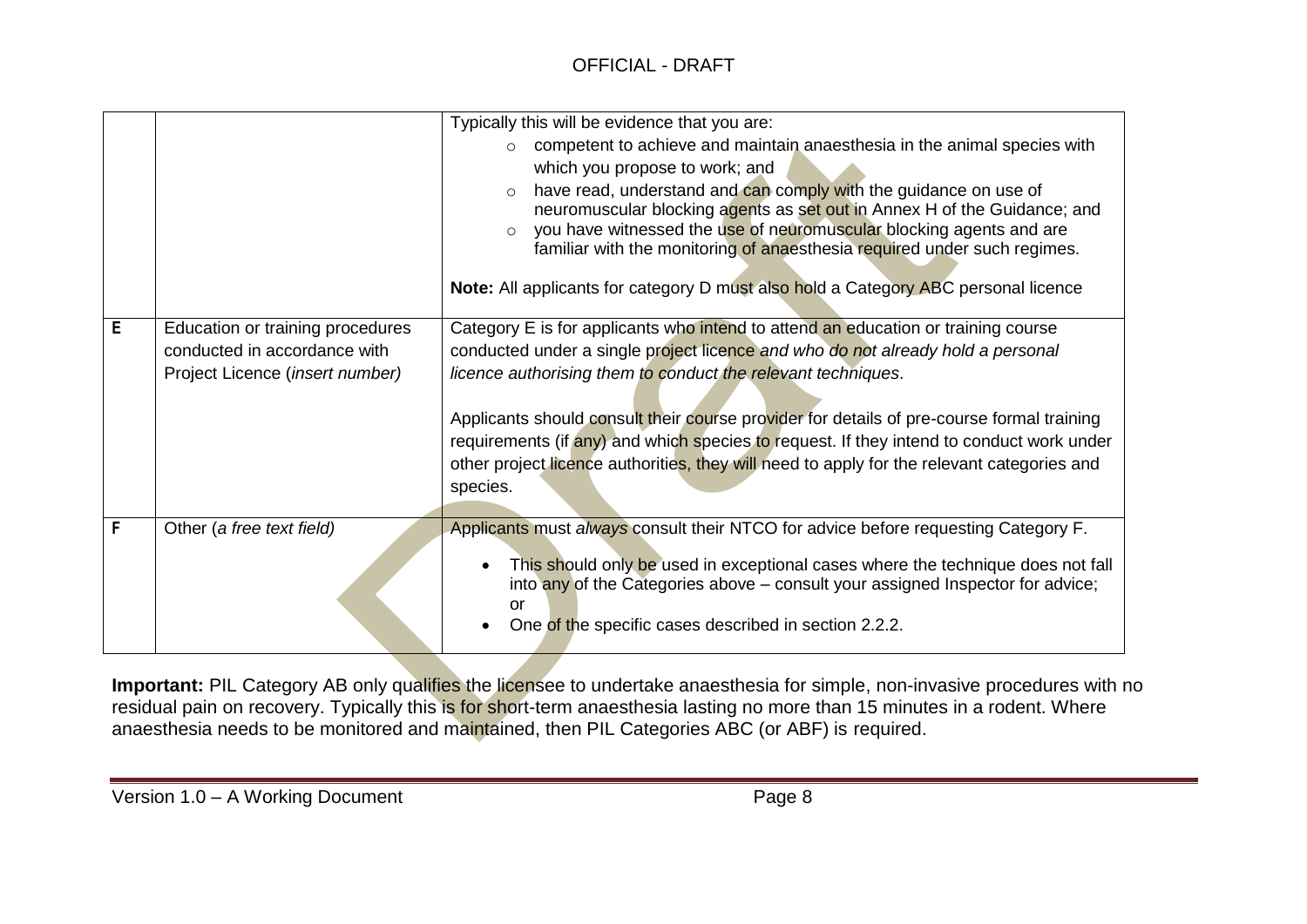### 2.2.1 Adding Categories/species

Current personal licensees wishing to add a species must undergo accredited species-specific training module PILA (theory and skills) for the new species as shown in table 1.

They will require training in schedule 1 killing methods for that species (see section 2.1). Module K (theory) may be delivered as part of the accredited course for which a certificate will be provided, or may be delivered locally providing it complies with the additional species-specific learning outcomes of EU modules 6.1 and 6.2 (or 6.3). Appropriate training in schedule 1 killing methods (theory and skills) for the new species should be ensured by the NTCO before licence amendment is requested.

A current personal licensee with a Category A only licence wishing to add anaesthesia to amend to a Category AB licence must complete module PIL B training.

Current personal licensees with a Category AB only licence wishing to add surgery to their licence (change to Category ABC) should undergo accredited module PILC [or module 4] training.

Current personal licensees with a Category E licence wishing to work on any other project licence than the education and training project licence for which they have authority will need to undergo the relevant licensee training as described in table 1.

### 2.2.2 Category F licences

Applicants must *always* consult their NTCO for advice before requesting Category F.

This should only be used in exceptional cases where the technique does not fall into any of the Categories above. Either:

- follow the advice for one of the specific cases described below; or
- consult your assigned Inspector for advice.

### **2.2.2.1 Prolonged/balanced anaesthesia required but not surgery**

This applies to applicants who may not intend to undertake surgical procedures but do need to administer prolonged/balanced anaesthesia (for example lasting more than 15 minutes in rodents / requiring top-up of general anaesthetic) - typically for undertaking imaging.

Completion of the full module PILC which includes both balanced anaesthesia and surgery learning outcomes may not be necessary. In this circumstance, it may be preferred to complete only the anaesthesia training element. Applicants will need to have undertaken an accredited module covering the learning outcomes of EU module 21 for which a certificate should be available.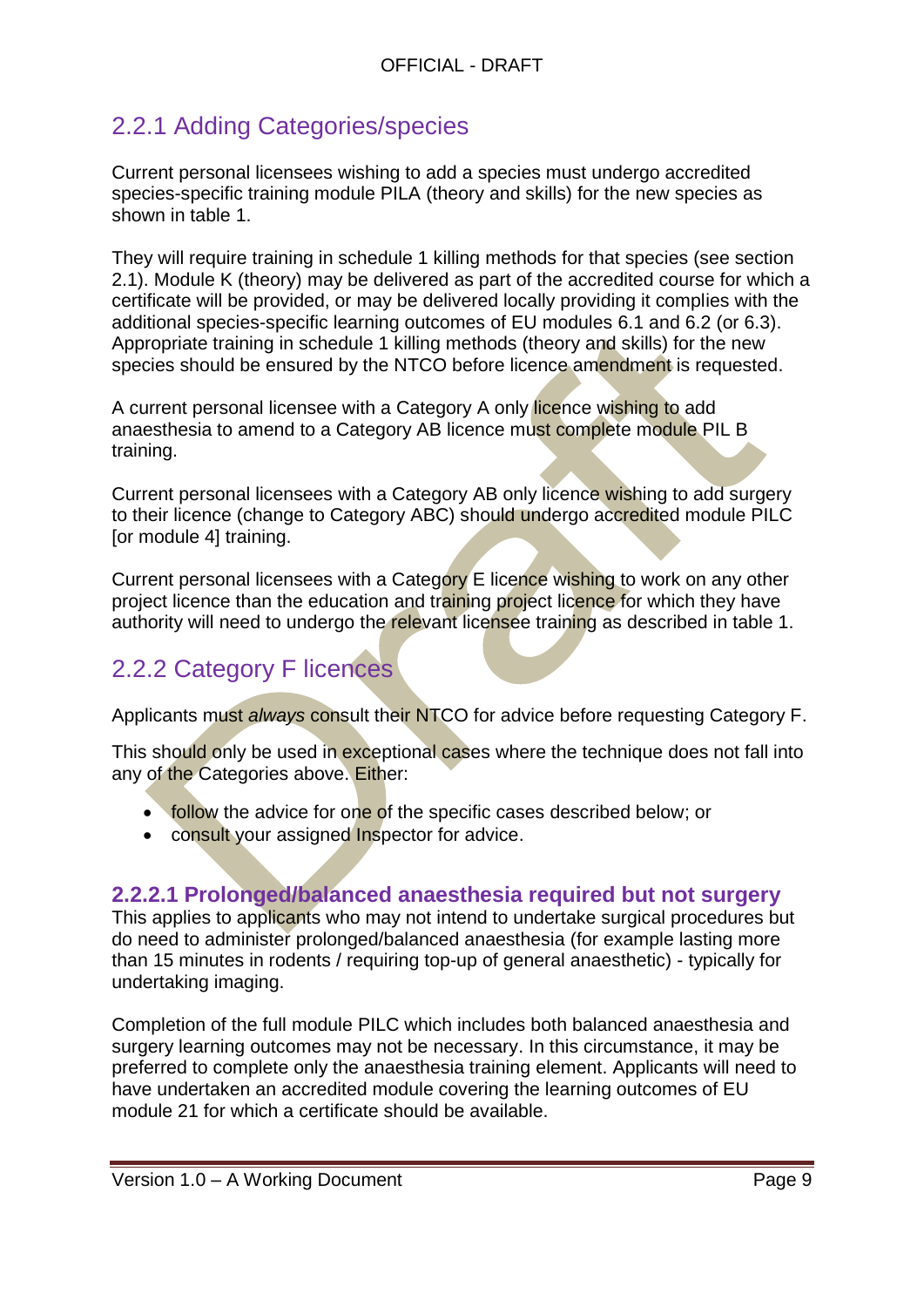Applicants should request Category F as well as Categories A and B and insert the following wording to specify the authorisation:

 'Administration and maintenance of balanced or prolonged general anaesthesia'

This authority is not species-specific, but NTCOs should ensure that issues specific to the species to be used are covered locally (e.g. problems ruminants may have with regurgitation under general anaesthesia, face mask fitting, immersion anaesthesia for fish).

**Note:** If licensees with limited authority for anaesthesia under Category F wish to undertake surgical procedures in the future, they will be required to complete accredited training module PILC [or module 4] or EU module 22 in order to apply for a Category ABC personal licence.

### **2.2.2.2 Fish tagging**

Normally applicants will undertake accredited training to qualify them to apply for Category C for surgical procedures. However this is not ideal preparation for surgical implantation of tags in fish. We are aware of training courses of acceptable quality that are not formally accredited, which are being run to provide training specifically in surgical tagging of fish. Where applicants have not undertaken the necessary training to apply for Category C they may apply for Category F in this instance.

Applicants should indicate in their application that additional information is being supplied e.g. 'I have completed the 'Surgical Tagging Techniques for Fish' course at [Establishment] on [Date] Certificate number [XX].

Applicants should request Category F and insert the following wording:

- 'Surgical tagging of fish'
- Fish (description as relevant to the wording on the certificate) should be selected from the description of animals list
- **Category C should not be applied for**

**Note:** If licensees with limited authority for surgical tagging of fish under Category F wish to undertake surgical procedures on mammals or birds in the future, they will be required to complete accredited training module PILC [or module 4] and apply for a Category ABC personal licence.

### **2.3 Project licence applicants**

The change in legislation on January 2013 required project licence applicants to undertake more training than previously, so that they now *necessarily* complete the personal licence holder training as well as specific training to hold a project licence. Many project licence holders are already personal licence holders and therefore the impact of this change has been small. However it has had, and will have, an impact for some applicants.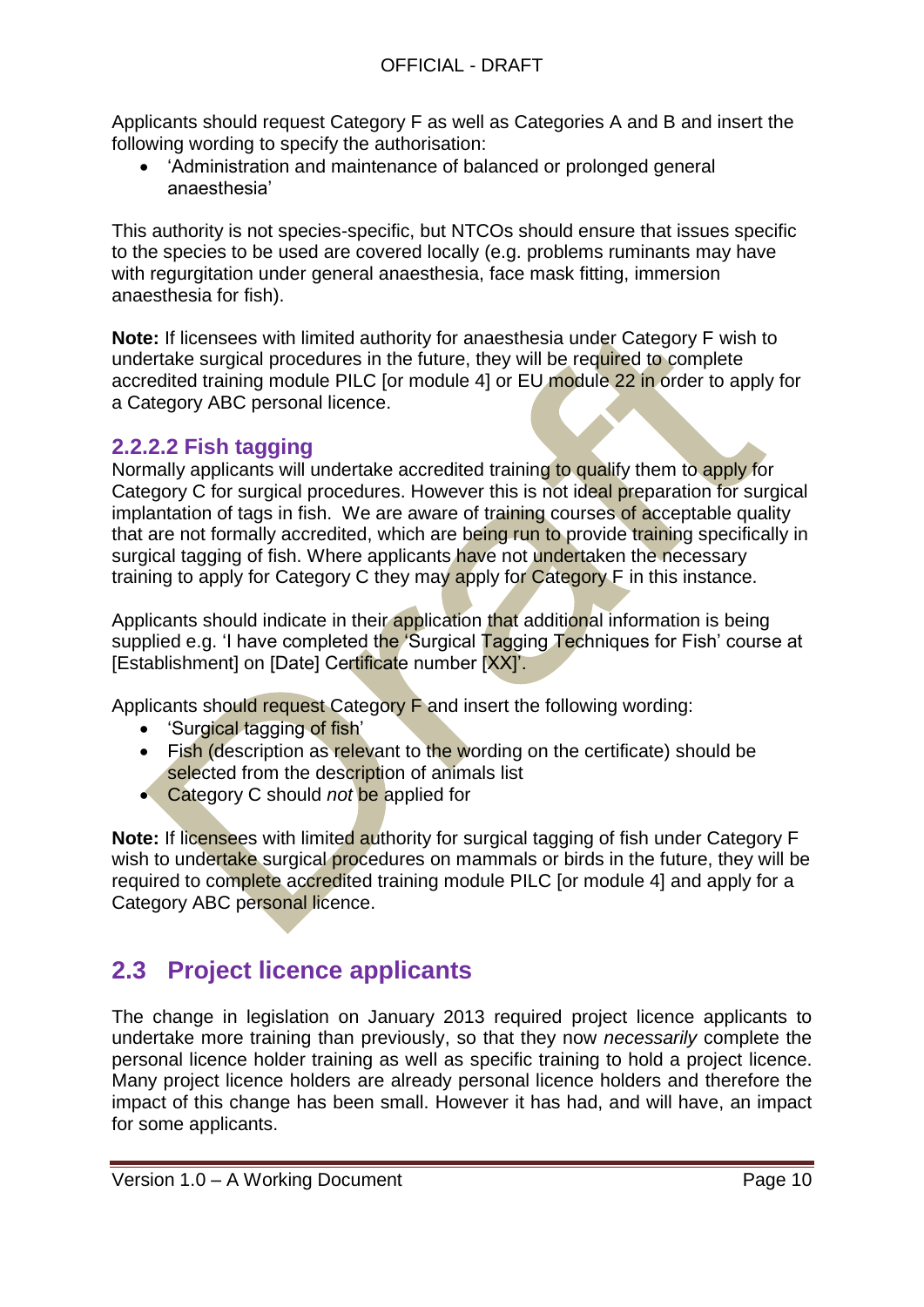Applicants for project licences are required to complete accredited training in:

- Module L plus module E1 [or module 1];
- Modules PILA (theory and skills) plus module K (theory) [or modules 2 and 3] for all relevant species; and
- Module E2 plus module PPL [or module 5];
- Where a programme of work involves use of anaesthesia, module PILB;
- If the project includes surgery and/or long-term anaesthesia (e.g. more than 15minutes in rodents / requiring top up of general anaesthetic), module PILC [or module 4].

These training requirements are mandatory regardless of whether the project licence holder intends to undertake regulated procedures themselves or not. **We consider it necessary that a project licence holder understands the species biology and husbandry, consequences and practical issues relating to anaesthesia and principles of surgery in order to be able to properly design and manage animal experiments**.

When applying for a project licence, module K (theory) (EU module 6.1) training is mandatory, but K (skills) is not, unless the project licence holder is actively involved in killing animals.

It may also be relevant for persons acting as their *'named alternative contact' to* undertake training as required for project licence holders so that they have the appropriate knowledge to help to manage the programme of work, depending on circumstances.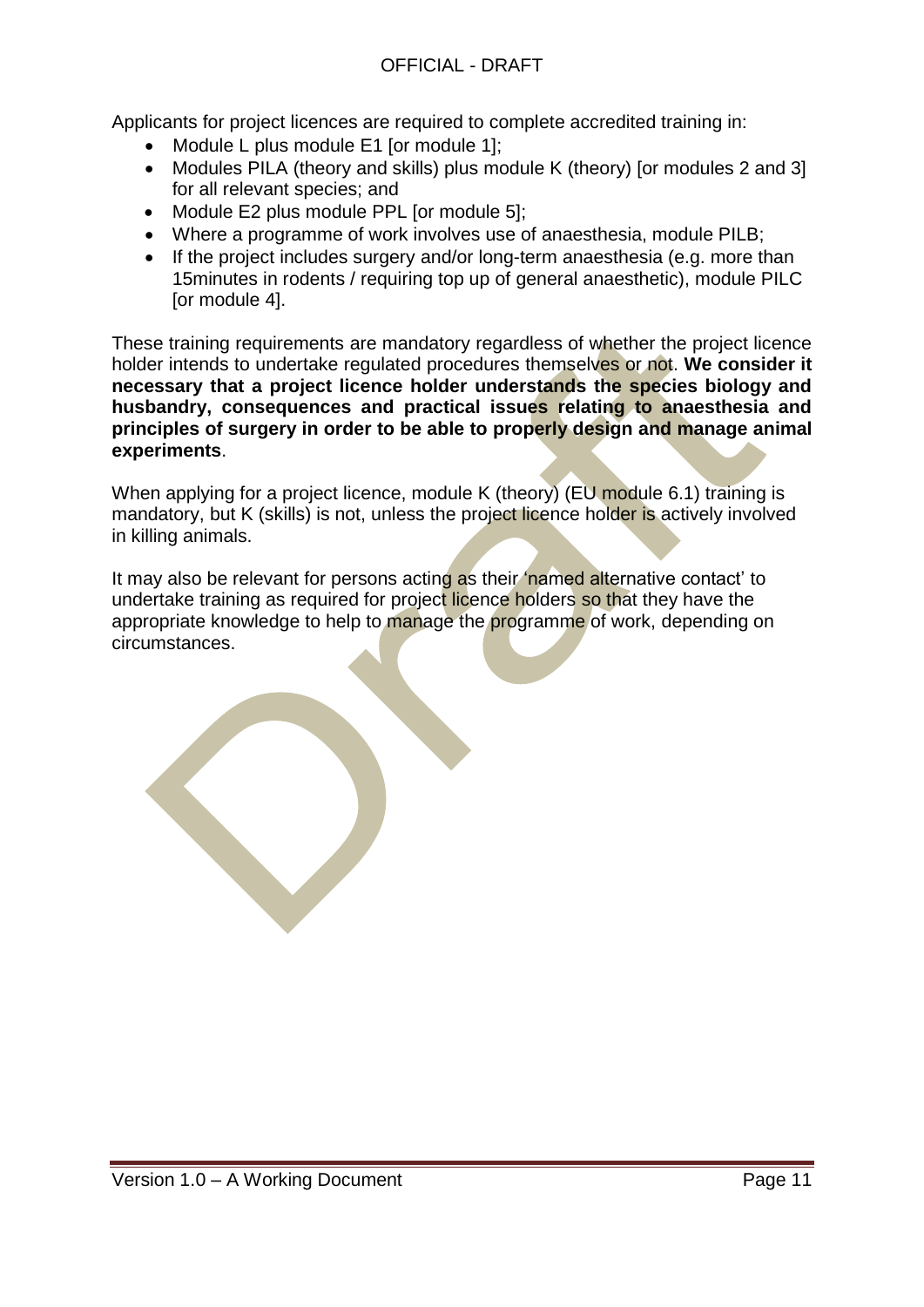# 3. Exemptions from accredited training

Applicants should always discuss the grounds for requesting a training exemption with their NTCO.

## **3.1 Exemptions for personal licence applicants**

Exemption from **all** accredited modular training requirements will be considered if you have held a personal licence within the previous five years giving authority to use animals of the same species using one or more techniques in the same Categories for which you are applying. This is known as 'grand-fathering in'.

Completion of **module L + module E1 [or module 1] only** will be considered if you can provide evidence (see section 3.6) that you have acquired equivalent knowledge and competence to that gained from successful UK modular training by other means.

For example:

- veterinary surgeons with demonstrable practical experience of the relevant species (see section 3.4);
- animal technicians who are highly experienced with the relevant species and have undergone training which is equivalent, usually by formal training, e.g. from the Institute of Animal Technology (IAT);
- holders of qualifications in laboratory science from outside the UK of an appropriate level and quality (see section 3.5);
- experienced overseas researchers with acceptable evidence of appropriate training and competence (see section 3.5 and section 2.1 for requirement for training in Schedule 1 killing).

### **3.2 Exemptions for project licence applicants**

If you have held a project licence within the previous 5 years giving authority to use animals of the same species using similar types of procedures you may apply for an exemption from training. This is known as 'grand-fathering in'. If there has been no formal recent training then it may be advisable to consider undertaking appropriate training courses, but this should be discussed with NTCO. It is not required by the Home Office.

Exceptionally, exemption from module PILA (skills) will be considered where applicants have health issues with particular species and can show that there will be appropriate alternative arrangements made for the oversight of the welfare of the animals and supervision of personal licensees.

Completion of **module L + module E1 [or module 1] plus module E2 + module PPL [or module 5] only** will be considered if you can provide evidence that you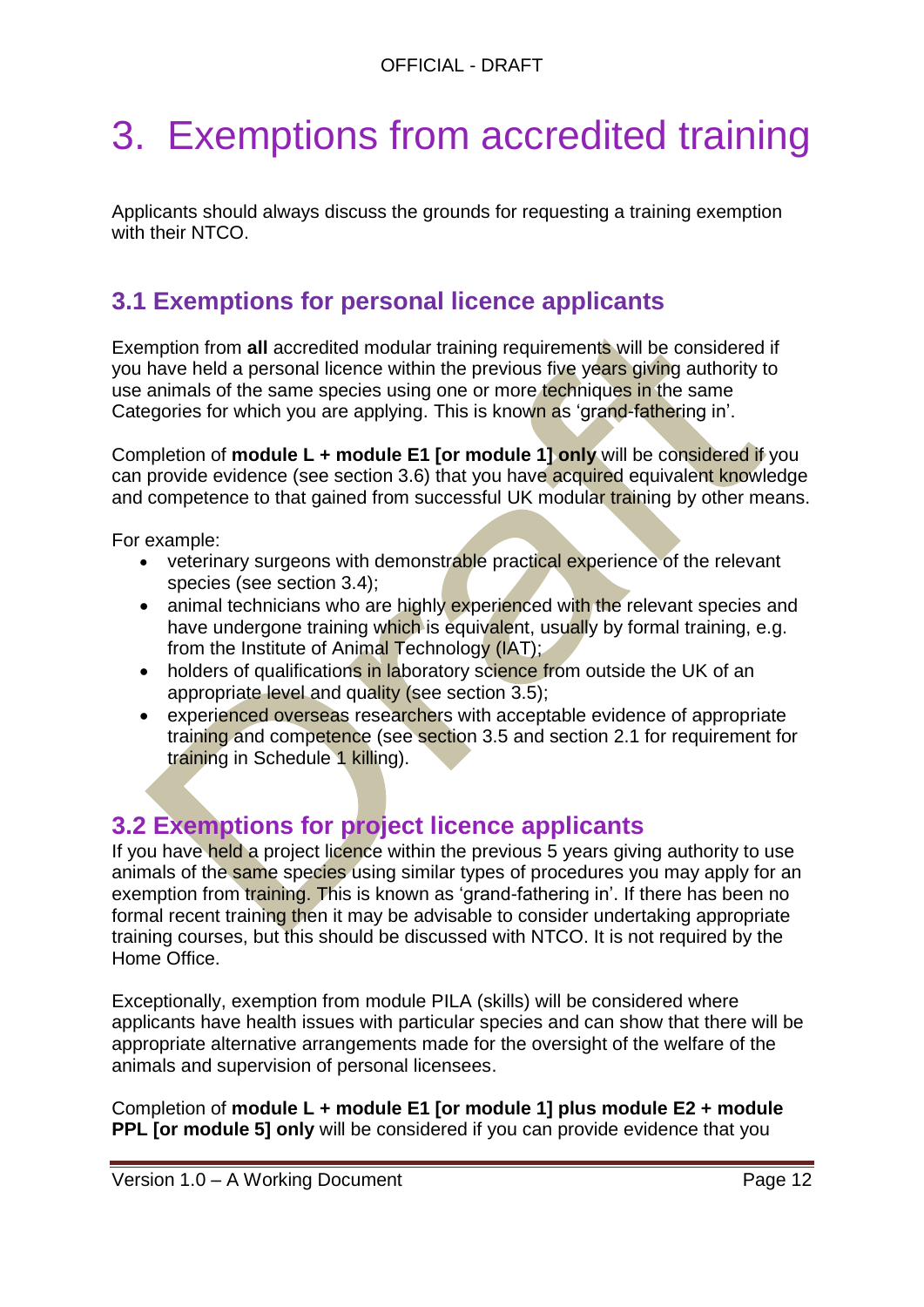have acquired equivalent knowledge and competence to that gained from successful UK modular training by other means. For example, the following categories of person may be able to apply for an exemption from training:

- persons who hold/have held a personal licence within the last five years giving authority to use animals of relevant species for procedures in relevant Categories :
- veterinary surgeons with demonstrable practical experience of the relevant species (see section 3.4);
- animal technicians who are highly experienced with the relevant species and have undertaken equivalent training e.g. IAT level 2/3;
- holders of qualifications in laboratory science that are of an appropriate level and quality from outside the UK (see section 3.5);
- experienced overseas researchers with acceptable evidence of appropriate for training and competence (see section 3.5 and section 2.1 for requirement for training in humane killing).

## **3.3 Exemption from accredited species-specific training**

### 3.3.1 Closely related species

Wherever possible accredited training should be undertaken as the quality and content of such courses has been independently assured. However, some speciesspecific training may be accepted for **additional, closely related species** with appropriate supporting evidence.

In these cases you must provide evidence that you have undertaken local training of equivalent content and quality to that provided by an accredited training course in the biology, husbandry and handling of the additional species, and that you can recognise the signs of wellbeing and pain, distress or suffering. This local training should fulfil all the learning outcomes of the relevant modules (EU modules 3.1, 3.2, 4, 5, 6.1, 6.2, 7 and 8) for the additional species.

You will need to provide information on:

- which learning outcomes of the relevant modules have been covered and assessed; and
- the standing of the trainer and assessor. An acceptable trainer is likely to teach the subjects / species on formal accredited courses.

If the modules are not accredited your NTCO may wish to work with the training provider to approach the Accrediting Body to request formal accreditation for the additional species modules where appropriate.

### 3.3.2 Unusual species

The criteria for accepting non-accredited training for unusual species for speciesspecific modules are that: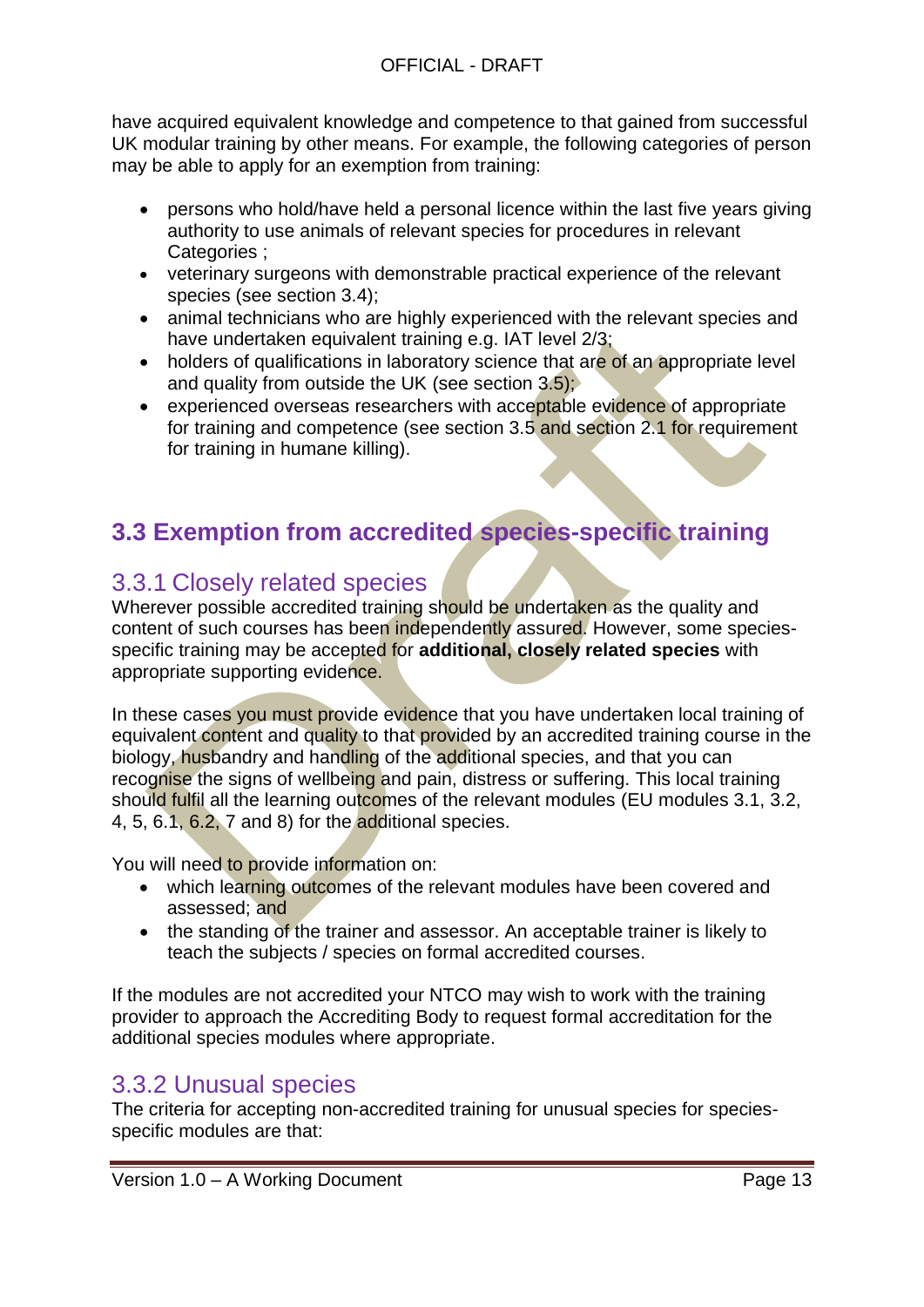- accredited training is not available for the specific species or groups of animals;
- the establishment already competently keeps that particular specific species, has detailed knowledge of its biology and is skilled in its husbandry, care and recognition of good welfare;
- the inspector and Named Veterinary Surgeon (NVS) have no concerns about the welfare of the specific species under the housing and care conditions at the establishment;
- the person designated to look after the specific species is considered sufficiently competent to deliver training on the husbandry and health & welfare learning outcomes required by the relevant modular training;
- it can be demonstrated that all the learning outcomes required for the category of PIL have been completed including the species-specific modules for the species (EU modules 3.1, 3.2, 4, 5, 6.1, 6.2, 7 and 8);
- The Named Information Officer has relevant information on that species.

If these criteria cannot be met, you are advised to discuss how this training will be achieved with your NTCO and assigned inspector, who will discuss the options with an inspector with additional knowledge of Education and Training requirements.

### **3.3.2.1 Creating the training**

The NTCO should develop training and appropriate assessment criteria equivalent to that expected by the UK accreditation bodies in consultation with:

- the person designated to look after the specific species;
- the NVS, any other vet or suitably qualified person who is involved in the care of the species;
- regular local trainers of modules for other species.

This is to ensure that there is appropriate quality of delivery and assessment of all of the module learning outcomes (EU modules 3.1, 3.2, 4, 5, 6.1, 6.2, 7 and 8), and that there is capability for later supervision and relevant assessment of competence.

The learning outcomes for each of these EU modules can be found in [http://ec.europa.eu/environment/chemicals/lab\\_animals/pdf/Endorsed\\_E-T.pdf](http://ec.europa.eu/environment/chemicals/lab_animals/pdf/Endorsed_E-T.pdf)

Applicants will need to provide evidence that:

- all modular learning outcomes have been achieved, through successful completion of theoretical and practical assessment; and
- the training was delivered by a person of appropriate standing, as agreed with the assigned inspector.

### **3.3.2.2. Applying for a personal licence for unusual species**

You should apply for a relevant Category of licence (Category A with or without Categories B and C) in the usual way, indicating that non-accredited training has been undertaken.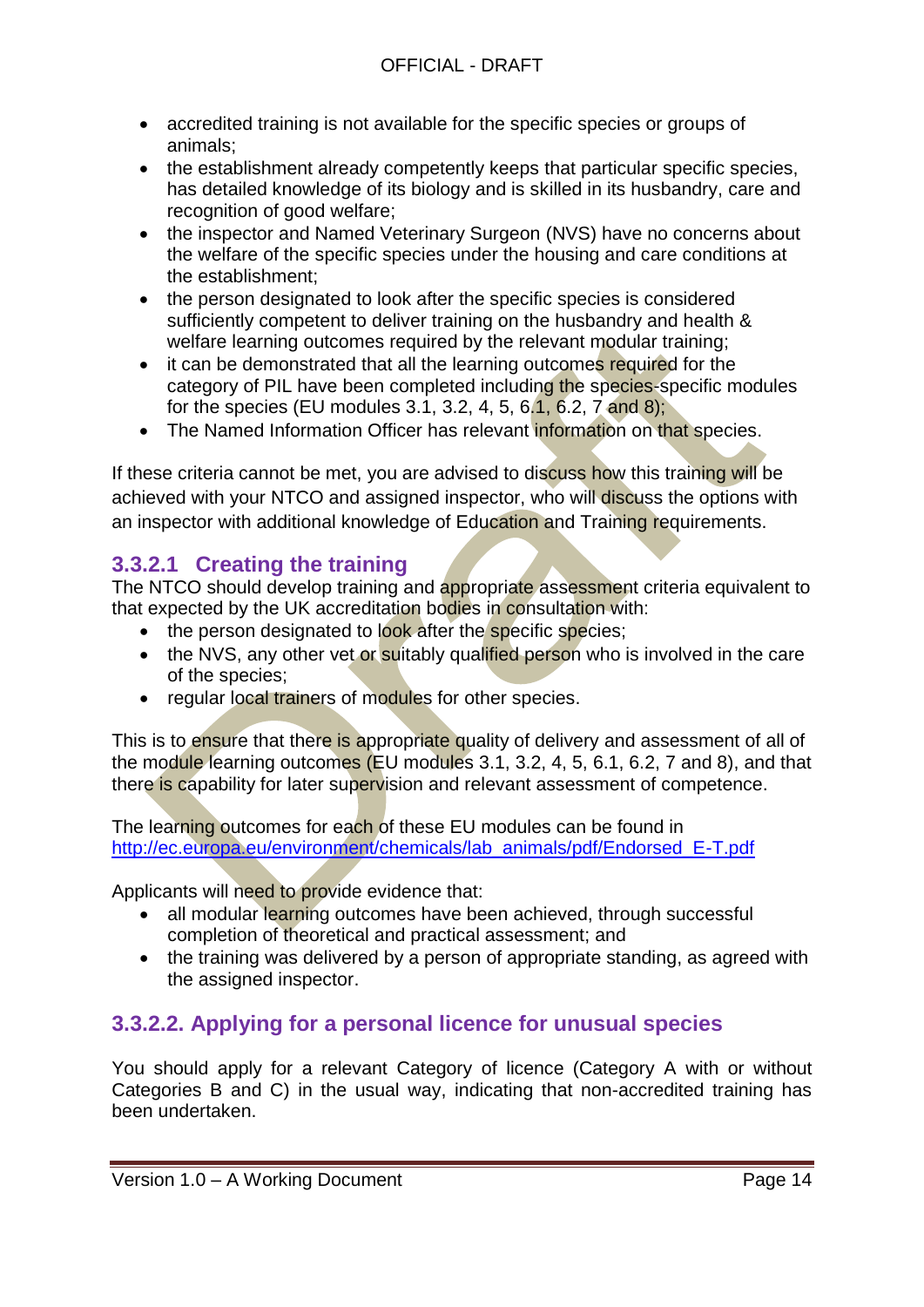By endorsing your application the NTCO will reassure the Secretary of State that your statements are correct and that they are content that you have successfully completed the appropriate training and assessment.

Inspectors will review training and / or outcomes of it during their inspection visits.

### **3.4 Veterinary surgeons**

Qualified veterinary surgeons (MRCVS or eligible for membership) should discuss their training requirements with the Named Training and Competency Officer (NTCO) in the first instance.

**All** practising veterinary surgeons must successfully complete module L, module E1 and module K (theory) [or module 1] training so that they understand the legislative framework in the UK and understand the ethical considerations relating to the use of animals for scientific purposes. They should complete module K (theory) so that they understand the legal implications of Schedule 1.

Practising veterinary surgeons will be able to apply for exemption from some of the other mandatory modules based on their clinical experience and competence. They should have clinical experience of the species that they will be using. For example, exemption from modules PILA (theory & skills) for modules 2&3] may be requested for species they have worked with in practice, and it is highly likely that they will have achieved the learning outcomes of module PILB and module PILC [or module 4] during their veterinary training.

If the vet is not competent with a particular species, or their knowledge may not be up to date, then modules PIL A (theory and skills) should be completed, unless they acquire the required learning outcomes in a different way.

### **3.5 Overseas researchers**

Overseas researchers should always discuss their training requirements with the NTCO in the first instance. The NTCO should discuss with the applicant the potential value of any or all of these modules as continuing professional development. Consultation with the assigned inspector or inspector with additional knowledge of training may be of value for cases which do not clearly fit into described circumstances.

The applicant **must** have a good standard of English in order to understand the requirements and their responsibilities.

**All** overseas research workers will be required to successfully complete module L and module K (theory) for module 11 training so that they understand the legislative framework in the UK.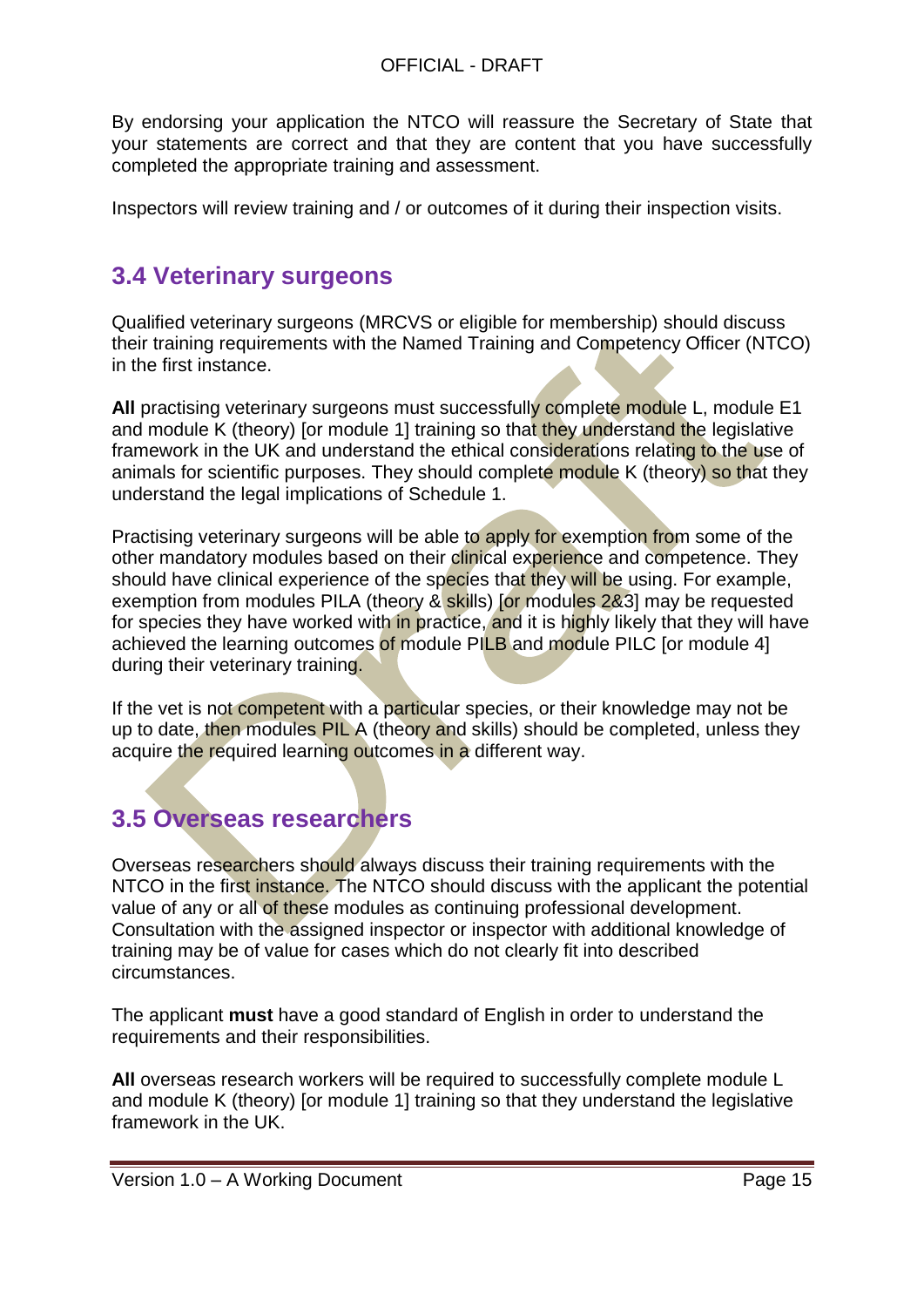We expect project licence applicants to complete module PPL training [or module 5] as well. The Home Office considers that although EU overseas researchers may have already received training in EU modules 9, 10 and 11, the terminology and systems of working in the UK mean that at least EU module 11 of module PPL must be completed in the UK. This is not generally delivered separately. Further training is an opportunity for Continuing Professional Development (CPD) to adapt to the UK system.

Overseas researchers will be required to complete module E1 and module E2 (in the case of PPL applicants), unless they can demonstrate equivalent previous training.

**FELASA** *accredited* **training<sup>1</sup> dated within the last five years on the appropriate** species will qualify the applicant to apply for an exemption if it has been completed for the appropriate function and matches the required EU modules. Much training in EU has been "FELASA-like" and not accredited by FELASA. Accreditation status of the course taken must be checked.

- Accredited Function A (Performing Procedures) Training (previous FELASA B) will qualify the holder for exemption from relevant species-specific training ie modules PILA (theory & skills) + PILB [or modules  $2 \& 3$ ]. Training equivalent to PILC [module 4] MAY have been completed. Module K (theory) will need to be completed as schedule 1 only applies in the UK;
- Accredited Function B (Designing Procedures) training (previously FELASA C) may qualify the holder for exemption from relevant species-specific training i.e. modules PILA (theory & skills) + PILB [or modules 2 & 3]. Training equivalent to PILC MAY have been completed. Module K (theory) will need to be completed as schedule 1 only applies in the UK.

The Home Office will also consider accepting evidence of training modules that comply with the EU training framework consensus document of 2013 where they are recognised or accredited by other bodies e.g. by the National Competent Authority. In these cases, we will need evidence of the quality and content of the courses and trainers which shows compliance with the requirements. The ETPLAS website<sup>2</sup> may provide useful information. A list of accepted overseas training providers will be maintained at Appendix 2.

**Note:** Other types of overseas certificates will not be accepted as we cannot be assured as to the quality and scope of the training provided.

All requests for exemption from training overseas which is not FELASA accredited or accredited by another body listed in Appendix 2 will need to be reviewed by an inspector with additional knowledge in Education and Training requirements, in addition to review by the assigned inspector.

<sup>1</sup> 1 See [http://www.felasa.eu/accreditation-boards/accreditation-board-for-education-and-](http://www.felasa.eu/accreditation-boards/accreditation-board-for-education-and-training1/felasa-accredited-courses2/)

[training1/felasa-accredited-courses2/](http://www.felasa.eu/accreditation-boards/accreditation-board-for-education-and-training1/felasa-accredited-courses2/) for a list of accredited courses<br>2 http://unuu.otplas.ou/indox.php?id\_4335

<http://www.etplas.eu/index.php?id=4325>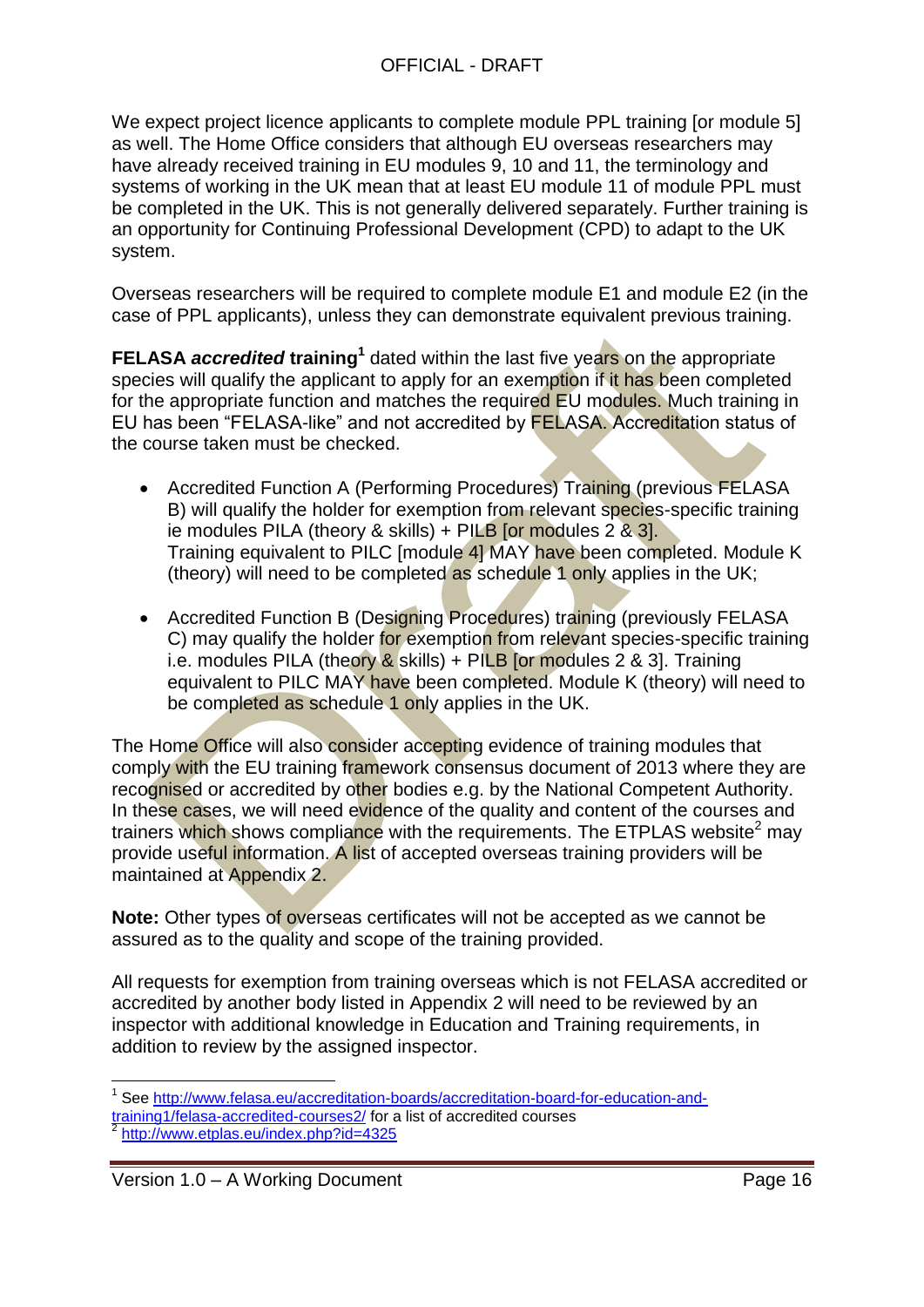### **3.6 Providing evidence to support exemption requests**

Additional information to support a request for exemption must be supplied. Evidence should be provided to reassure that relevant learning outcomes for the modules in each of the species requested have already been achieved. Examples should include:

- copies of certificates of overseas accredited training;
- a list of the species used and the techniques undertaken, preferably training and competence records;
- a brief and relevant summary of in vivo work performed and the species used, including concise details of the successes and failures of such in vivo work; and
- a certificate of competence / letter of endorsement from previous employers or trainers (preferably a vet), attesting to:
	- $\circ$  the in vivo experience (including species used);
	- $\circ$  competence of the applicant in relation to their work with animals; and
	- $\circ$  an opinion of the author on the suitability of the person to continue the work.

This evidence will be evaluated by the Home Office to determine the likelihood that the applicant has adequate training / experience of a sufficient standard such that they would not benefit from UK accredited training in the modules from which they apply for exemption.

This is a risk based evaluation, often determined on incomplete evidence or reliance on others whose standards are unknown. The Home Office considers requests where the NTCO has already judged that, in their opinion, the training / experience is likely to be sufficient. This decision may have been made in consultation with a Home Office inspector. Assigned inspectors may consult with inspectors with additional knowledge of training.

The Home Office accepts that there is some risk but considers that it is not reasonable to require all overseas scientists / technicians to repeat training when the knowledge / skills have already been acquired. This facilitates movement of competent scientists between countries.

The establishment remains responsible for ensuring that the competence is as has been described in the submitted evidence. It is essential that establishments have systems in place for appropriate monitoring of the competence of such people once they start in vivo work.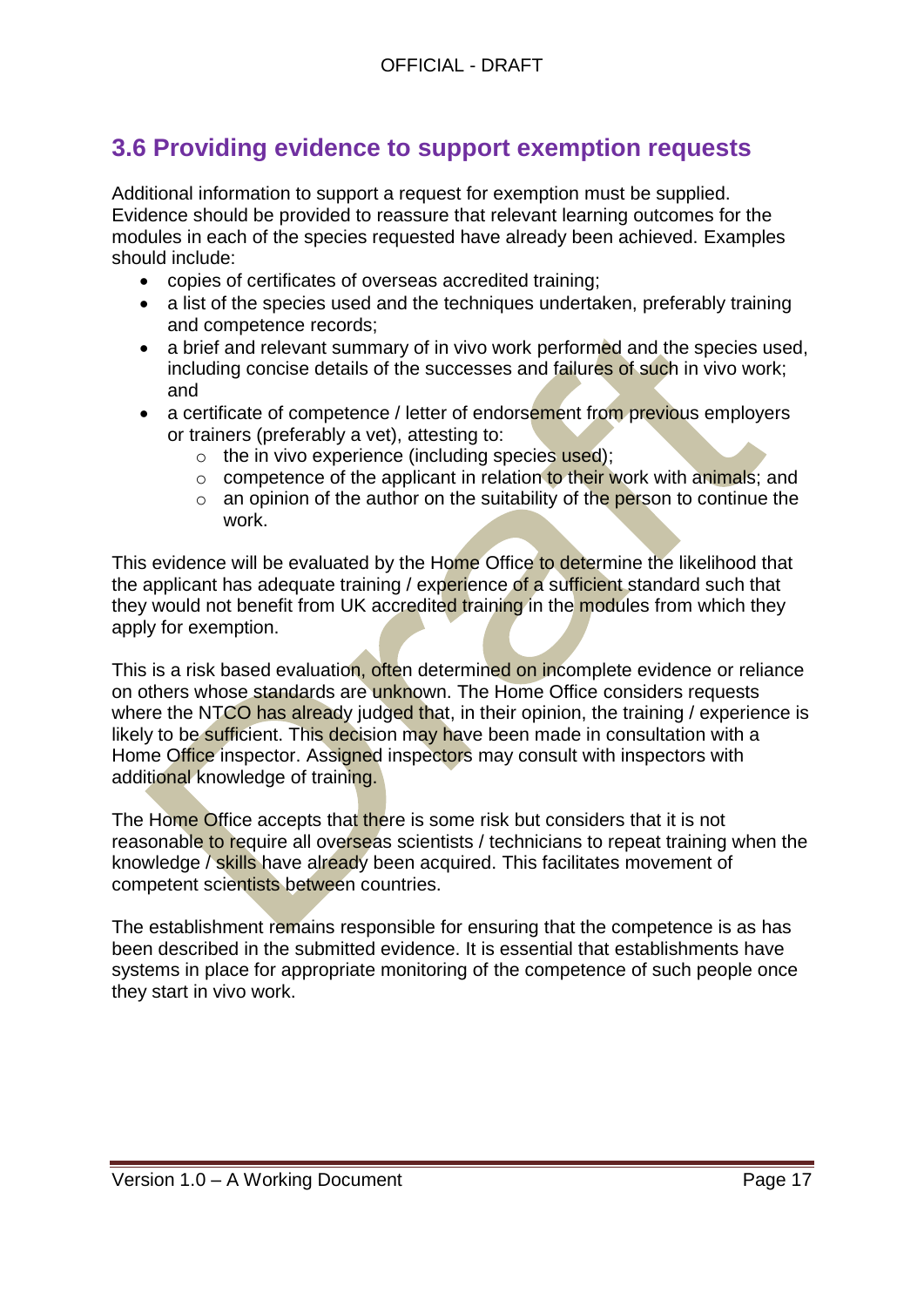# **Appendix 1**

| <b>Mapping of EU modules to UK modules</b>                                                  |                             |                                   |
|---------------------------------------------------------------------------------------------|-----------------------------|-----------------------------------|
| EU module - from http://ec.europa.eu/environment/chemicals/lab_animals/pdf/Endorsed_E-T.pdf | <b>UK module</b>            | 'Old' UK module                   |
| 1. National legislation                                                                     |                             |                                   |
| 2. Ethics, Animal welfare & the Three Rs (level 1)                                          | E1                          |                                   |
| 3.1. Basic and Appropriate Biology - Species Specific (theory)                              |                             | 2&3<br>(species-specific)         |
| 4. Animal Care, Health and Management - Species Specific                                    | PILA (theory)               |                                   |
| 5. Recognition of Pain, Suffering and Distress - Species Specific                           | (sp specific)               |                                   |
| 7. Minimally Invasive Procedures Without Anaesthesia - Species Specific (theory)            |                             |                                   |
| 3.2. Basic and Appropriate Biology - Species Specific (practical)                           | PILA (skills)               | 2&3<br>(species-specific)         |
| 8. Minimally Invasive Procedures Without Anaesthesia - Species Specific (skills)            | (sp specific)               |                                   |
| 20. Anaesthesia for Minor Procedures                                                        | PILB                        | 3 (part) - (species-specific)     |
| 21. Anaesthesia, Advanced e.g. for Surgical Procedures                                      |                             | 4                                 |
| 22. Principles of Surgery                                                                   | <b>PILC</b>                 |                                   |
| 6.1. Humane Methods of Killing (theory)                                                     | K (theory)                  | 2 (part) (species-specific)       |
| 6.2. Humane Methods of Killing (skills)                                                     | K (skills)<br>(sp specific) | local training (species-specific) |
| 9. Ethics, Animal Welfare and the Three Rs (level 2)                                        | E <sub>2</sub>              |                                   |
| 10. Experimental Design<br><b>PPL</b>                                                       |                             | 5                                 |
| 11. Design and Management of Procedures and Projects                                        |                             |                                   |